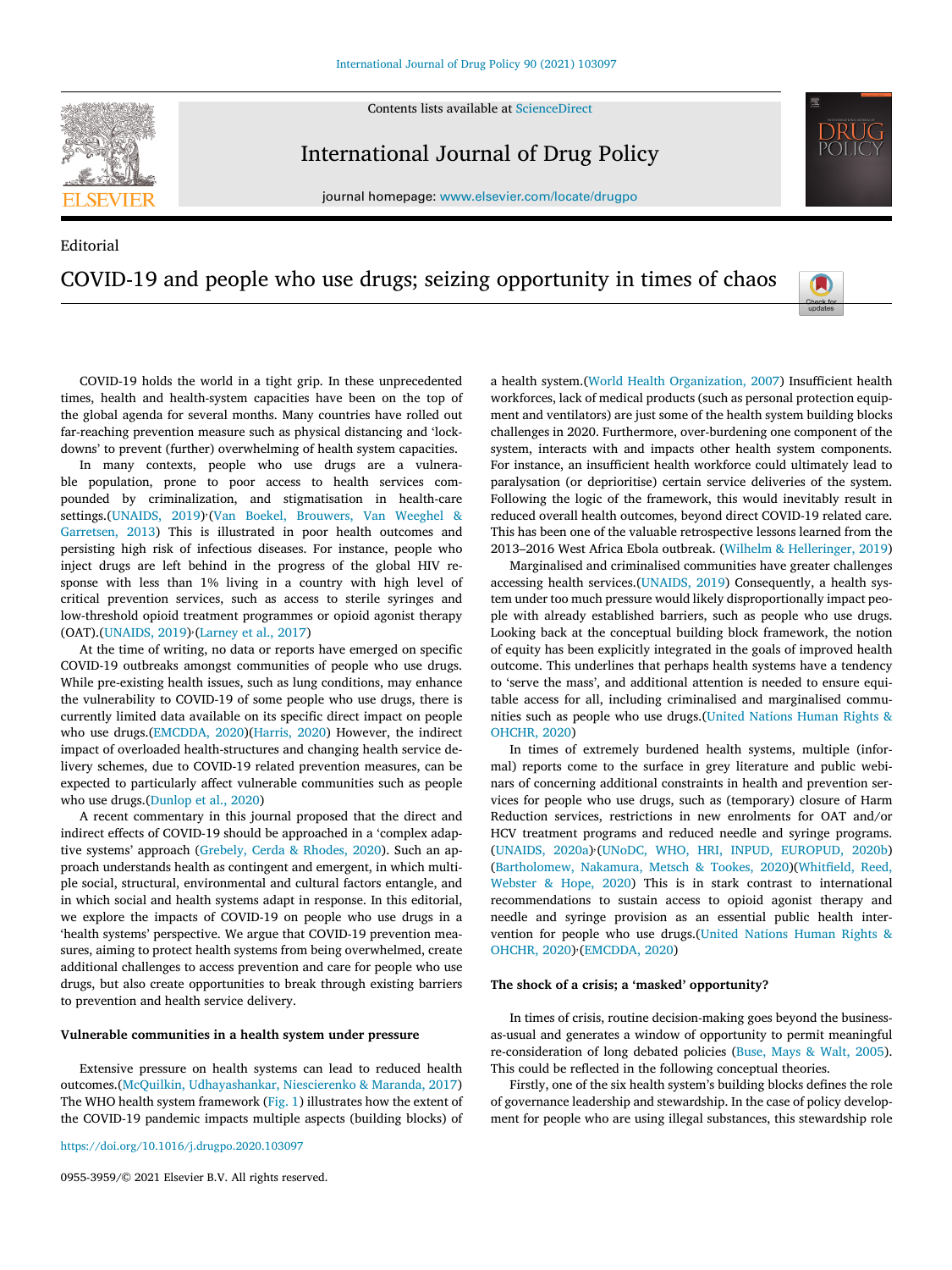<span id="page-1-0"></span>





**Fig. 2.** - the hardware/software framework(16).

exceeds the immediate scope of health agencies. Indeed, ministries of health will need to negotiate and collaborate on issues that overlap, or sometimes seemingly contradict, the mandate of other ministries. Lawenforcing policies in regards to people using illicit substances have often been a major barrier to enhance health driven policies. A shock to the system, due to covid-19, could potentially shift established boundaries and the jurisdictions of health policy makers.

Secondly, the hardware / software framework (Fig. 2) captures how policy making, sometimes mistakenly seen as a linear 'input-output' model, is in fact heavily dependant on human factors such as ideas, relationships, morality and values.[\(Sheikh](#page-3-0) et al., 2011) This is particularly relevant in light of policy making around people who use illicit substances, which is often trapped in morality driving policy-making, beyond scientific arguments.[\(Fedotov,](#page-2-0) 2016)

The sudden shock of COVID-19 could on one hand strengthen the leverage of the health authorities in the discussion space with other ministries, while on the other hand it could amplify pragmatism instead of moralism in policy making process. By means of illustration, the shock of the HIV epidemic in the 1980s unquestionably contributed to the start of a radical paradigm shift in policies for people who use drugs, leaving space for pragmatic, health-orientated harm reduction responses over established repressive security driven strategies.[\(O'Hare,](#page-3-0) 2007) This same principle is notable in relation to COVID-19 in the following three examples.

**Fig. 1.** – The WHO building blocks framework(10).

#### **Prison release; why are they there in the first place?**

The so-called 'war on drugs' has a devastating impact on health outcomes of people who use drugs. It is estimated that 20% of the global prison population is related to drug offences and the WHO recommends polices towards decriminalization of drug use and possession for personal use. (Branson & [Henrique,](#page-2-0) 2020)[\(WHO,](#page-3-0) 2000, n.d.)(who, [2016\)](#page-3-0)

Under the current circumstances, prisons are of particular concern. Compared to the general population, over five times higher case rates have been reported in the USA.(Saloner, Parish, Ward, Dilaura & Dolovich, 2020) [Overcrowding](#page-3-0) and lack of self-isolation in case of infection, are amongst many factors magnifying health-risks and in particular to COVID-19.(WHO & [UNAIDS,](#page-3-0) 2020) Multiple countries such as Iran, Turkey, France, Myanmar and many others have rolled out prison release schemes, including people with non-violent offences, such as drug use. These instant release schemes contribute to the global debate on why people who use drugs are imprisoned in the first place.

Whilst these developments may fall outside of the traditional view of the health domain, one could argue that these actions with 'a primary intention to improve health', clearly mirror the definition of health systems.(World Health [Organization,](#page-3-0) 2007) In other words, current unique circumstances perhaps reflect in some ways an enhanced stewardship role of ministries of health in a policy area that is usually subjugated by 'security-minded' ministries.

## **Multiday prescriptions of opioid agonist therapy, at last.**

As a second illustration of the potential opportunities of the current COVID-19 era, grey literature suggests a significant breakthrough in the deadlock of low threshold opioid agonist therapy schemes such as multiday prescriptions, in several countries including Morocco, Myanmar, Vietnam, Bangladesh, Iran, Nepal and In[dia.\(UNoDC,](#page-3-0) WHO, HRI, INPUD, [EUROPUD,](#page-3-0) 2020b) (UNAIDS, n.d., 2000) [\(UNAIDS,](#page-3-0) 2020b) (UNoDC, WHO, HRI, INPUD, EUROPUD, 2020a) [\(INPUD,](#page-3-0) [2020\)\(Crowley](#page-3-0) & Delargy, 2020)[\(WHO,](#page-3-0) 2009)

For many years, the WHO has recommended take-home doses for people who are stable on their opioid treatment prescriptions.[\(WHO,](#page-3-0) 2009) However globally the dominant approach to methadone delivery remains via daily direct observational therapy, hereby undermining the true potential of this essential health service.

Despite years of opposition, under the current circumstances, in order to reduce overcrowding at delivery stations, strong governance from ministries of health have led to endorsing rapid take home dosing schemes. This is a tremendous leap forwards in a deadlock around person-centred and evidence-based service provision and was unthinkable only a few months back.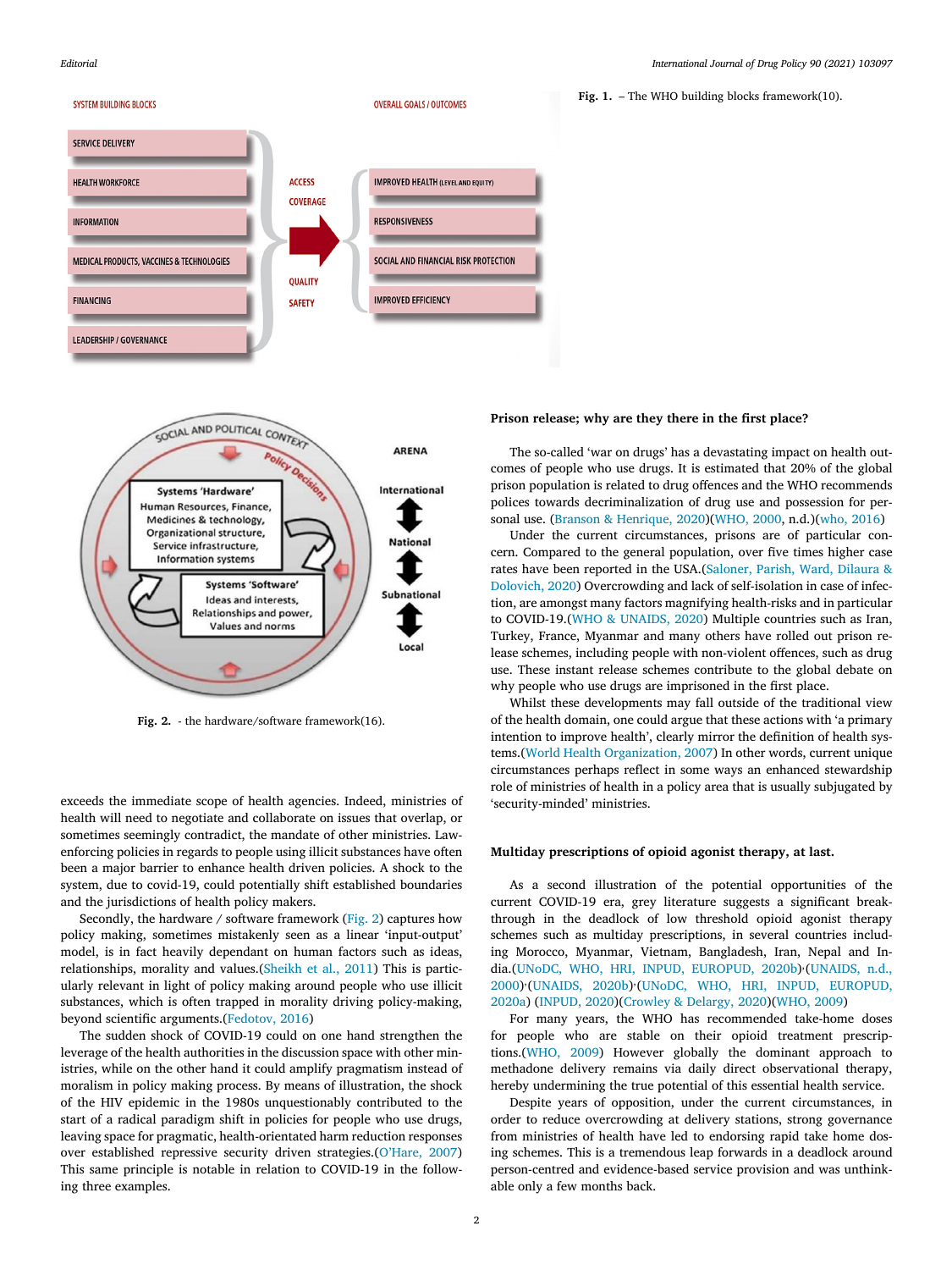<span id="page-2-0"></span>From a system thinking perspective, this could potentially illustrate a shift of priorities in the equation of ideas and values in health systems, as conceptualised in the hardware/software framework.

## **No health system, without us**

Lastly, beyond these system thinking principles and conceptual models, one could argue that the current context shakes up the very understanding of the boundaries of health systems itself.

Community involvement has been endorsed for decades as an essential part of health programming. (UNODC UNAIDS UNFPA WHO USAID PEPFAR, 2017) However the practical [implementation](#page-3-0) of community involvement and peer driven service provision are unfortunately still far too often perceived as a supporting supplement (a cheaper alternative) or is practically implemented as a tokenistic shell-case to theoretically comply with the rights of the community.

The current context explicitly spotlights more than ever that the community plays a pivotal role in providing essential harm reduction services in a context with shifting delivery models and where established service models are failing. In response to COVID-19, people who use drugs have provided peer support through food- and financial aid, health and prevention services including secondary needle and syringe distribution, home delivery of medical treatment and preventing opioid overdoses. [\(INPUD,](#page-3-0) 2020; UNoDC, WHO, HRI, INPUD, [EUROPUD,](#page-3-0) 2020a)

The WHO defines the boundaries of a health system as "*all organizations, people and actions whose primary intent is to promote, restore and maintain health..*".(World Health [Organization,](#page-3-0) 2007) The community of people who use drugs have once again made it abundantly clear that their involvement should not be perceived on the margins of health programming, but should be incorporated as an inherent component of health systems. (Chang, Agliata & Guarinieri, 2020)

## **Too fast too furious?**

Certainly, the examples provided are exclusively context dependant and could hardly be used to project definite progress on a global scale. Many places are in fact reducing access to opioid agonist therapy and are exacerbating punitive law-enforcement approaches towards criminalised and marginalised communities, with movement restrictions further magnifying vulnerability factors. Certainly, each context individually represents its own set of challenges and in the complex equation of positive or negative outcomes, COVID-19 prevention measures might rarely balance out in an overall progression of health for people who use drugs.

Reports on COVID-19 prison decongestion measures indicate they have fallen far short of expectations, with less than 6% of the global prison population being released (as of June 2020). Additionally, a significant proportion of countries explicitly excluded people in prison for drug offences from release. (HRI, [2020\)](#page-3-0)

Moreover, nothing indicates today that any of those initiative would be lasting in any way. Will it all go back to normal in a few months? The rapid shift towards take-home dosing, can just as rapidly be turned back. Community involvement can as easily be forgotten in future health programming and releasing prisoners out of a sudden emergency public health response does not necessarily make a lasting change for new people being put in prison for non-violent drug related crimes.

#### **Seizing opportunities**

The COVID-19 pandemic has a profound effect on the provision of health services across the globe and exacerbates the existing barriers to health faced by people who use drugs. However, emerging literature suggests some unprecedented shifts in favour of enhanced opioid treatment provision models and renewed opportunities to strengthen the

case of community involvement and decriminalisation of people who use drugs on the global agenda.

The documented positive changes, so far, seem to have emerged entirely from within national interest and under full leadership and ownership of national governments. Reflecting back to the earlier mentioned 'hardware/software' framework on health systems [\(Fig.](#page-1-0) 2), [\(Sheikh](#page-3-0) et al., 2011), the model recognises the influence of the social and political context, as well as the interaction and involvement of international, national, subnational and local interest and actors. This could perhaps highlight the important role that international stakeholders could play to preserve the recent progressive national developments and potentially encourage similar initiatives in other settings.

Decades of inhumane policy development has passed on the lesson to seize the moment however challenging the times might be. We would argue that this has grown into an inherent strength of the harm reduction movement and highlight the potential opportunity to leverage the current times to achieve a lasting, rather than merely temporary, leap forward.

## **Declaration of Competing Interest**

None

Ernst Wisse<sup>∗</sup> *Medécins du Monde France, 62 rue Marcadet, 75018 Paris, France*

> Naomi Burke-Shyne *Harm Reduction International*

Judy Chang *International Network of People who Use Drugs (INPUD)*

Mat Southwell *European Network of People who Use Drugs (EuroNPUD)*

<sup>∗</sup>Corresponding author. *E-mail addresses:* [Ernst.wisse@medecinsdumonde.net](mailto:Ernst.wisse@medecinsdumonde.net) (E. Wisse), [Naomi.BurkeShyne@hri.global](mailto:Naomi.BurkeShyne@hri.global) (N. Burke-Shyne), [judychang@inpud.net](mailto:judychang@inpud.net) (J. Chang), [msouthwell@idpc.net](mailto:msouthwell@idpc.net) (M. Southwell)

## **References**

- Bartholomew, T. S., Nakamura, N., Metsch, L. R., & Tookes, H. E. (2020). Syringe services program (SSP) operational changes during the COVID-19 global outbreak. *International Journal of Drug Policy*, Article 102821. [10.1016/j.drugpo.2020.102821.](https://doi.org/10.1016/j.drugpo.2020.102821)
- Branson, R., & Henrique, F. (2020). ENFORCEMENT OF DRUG LAWS. Retrieved from [https://www.globalcommissionondrugs.org/wp-content/uploads/2020/04/FINAL-](https://www.globalcommissionondrugs.org/wp-content/uploads/2020/04/FINAL-EN_2020report_web.pdf)EN\_2020report\_web.pdf
- [Buse,](http://refhub.elsevier.com/S0955-3959(20)30435-7/sbref0003) K., [Mays,](http://refhub.elsevier.com/S0955-3959(20)30435-7/sbref0003) N., [&](http://refhub.elsevier.com/S0955-3959(20)30435-7/sbref0003) [Walt,](http://refhub.elsevier.com/S0955-3959(20)30435-7/sbref0003) G. (2005). Making health policy [\(understanding](http://refhub.elsevier.com/S0955-3959(20)30435-7/sbref0003) public health). *UK: Bell & Brain Ltd (2nd ed.)*.
- Chang, J., Agliata, J., & Guarinieri, M. (2020). COVID-19 Enacting a 'new normal' for people who use drugs. *International Journal of Drug Policy*, Article 102832 (xxxx). [10.1016/j.drugpo.2020.102832.](https://doi.org/10.1016/j.drugpo.2020.102832)
- Crowley, D., & Delargy, I. (2020). A national model of remote care for assessing and providing opioid agonist treatment during the COVID-19 pandemic: A report. *Harm Reduction Journal*. [10.1186/s12954-020-00394-z.](https://doi.org/10.1186/s12954-020-00394-z)
- Dunlop, A., Lokuge, B., Masters, D., Sequeira, M., Saul, P., & Dunlop, G. (2020). Challenges in maintaining treatment services for people who use drugs during the COVID-19 pandemic. *Harm Reduction Journal, 17*, 26. [10.1186/s12954-020-00370-7.](https://doi.org/10.1186/s12954-020-00370-7)
- EMCDDA. (2020). EMCDDA update on the implications of COVID-19 for people who use drugs (PWUD) and drug service providers. Retrieved May 22, 2020, from [https://www.emcdda.europa.eu/system/files/publications/12879/emcdda-covid](https://www.emcdda.europa.eu/system/files/publications/12879/emcdda-covid-update-1-25.03.2020v2.pdf)update-1-25.03.2020v2.pdf
- Fedotov, Y. (2016). UNODC Chief: Disproportionate responses to drug related offences do not serve justice, or uphold rule of law. Retrieved May 24, 2020, from 15 march 2016 website: https://www.unodc.org/unodc/en/frontpage/2016/March/unodcchief\_-disproportionate-responses-to-drug-related-offences-do-not-serve-justice–oruphold-rule-of-law.html
- [Grebely,](http://refhub.elsevier.com/S0955-3959(20)30435-7/sbref0009) J., [Cerda,](http://refhub.elsevier.com/S0955-3959(20)30435-7/sbref0009) M., [&](http://refhub.elsevier.com/S0955-3959(20)30435-7/sbref0009) [Rhodes,](http://refhub.elsevier.com/S0955-3959(20)30435-7/sbref0009) T. (2020). COVID-19 and the health of people who use drugs: What is and what could be? *[International](http://refhub.elsevier.com/S0955-3959(20)30435-7/sbref0009) Journal of Drug Policy*, (83).
- Harris, M. (2020). An urgent impetus for action: Safe inhalation interventions to reduce COVID-19 transmission and fatality risk among people who smoke crack cocaine